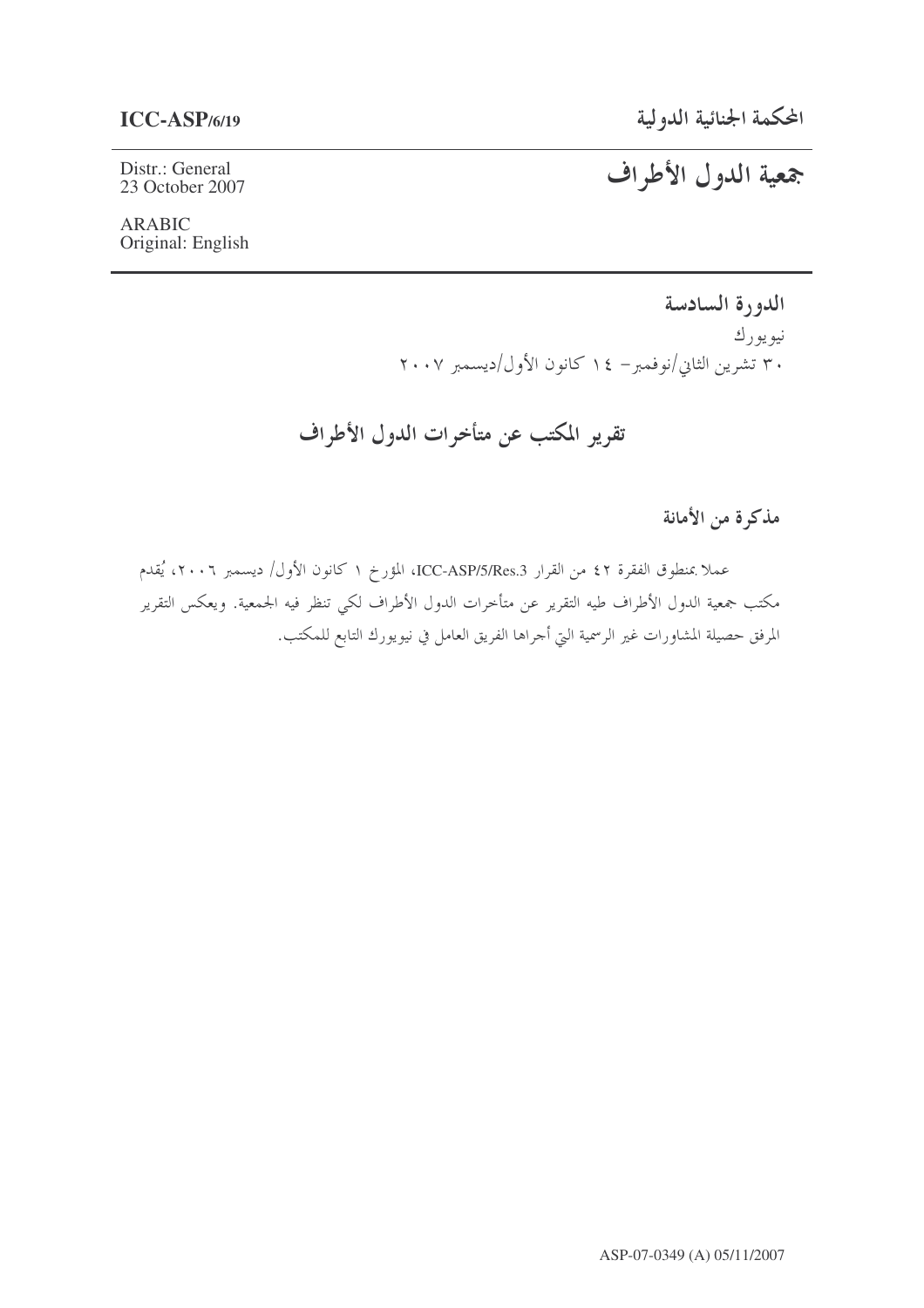## تقرير المكتب عن متأخرات الدول الأطراف

في كانون الأول/ ديسمبر ٢٠٠٤، قرر مكتب جمعية الدول الأطراف (''المكتب'') إنشاء فريقين عاملين  $-1$ دائمين أحدهما في لاهاي والآخر في نيويورك، وفقا للقرار ICC-ASP/3/Res.8 الذي اعتمدته الجمعية في دورتما الثالثة. وقد اعتُمد التقرير الأول الصادر عن المكتب بشأن قضية المتأخرات (ICC-ASP/4/14) في الدورة الرابعة لجمعية الدول الأطراف (''الجمعية''). وكما هو مطلوب، قدم المكتب تقريره الثاين (ICC-ASP/5/27) إلى الجمعية في دروتما الخامسة.

وفي الفقرة ٤٢ من قرارها ICC-ASP/5/Res.3، أحاطت جمعية الدول الأطراف علما بتقرير المكتب عن  $-\tau$ متأخرات الدول الأطراف وأقرت التوصيات التسع التي تضمنها والتي تتناول القضيتين اللتين استُرعى نظر المكتب إليهما في دورته السابقة والقائلتين بأن المكتب ينبغي له:

- أن يقدم تقريرا إلى الدورة الخامسة لجمعية الدول الأطراف عن حالة المتأخرات، يتضمن إقتراحات، عند اللزوم، بالتدابير الرامية إلى التشجيع على تسديد الاشتراكات المقررة والسُّلف المقدمة للوفاء بتكاليف المحكمة في موعدها، كاملة ومن دون شروط؛ و
- أن يعتمد المبادئ التوجيهية المتعلقة بتقديم الوثائق ذات العلاقة بطلبات الإعفاء بموجب الفقرة ٨ من المادة ١١٢ من نظام روما الأساسي إلى الجمعية وأن يوافي هما المحكمة.

وفي ٩ أذار/ مارس ٢٠٠٧، وافق المكتب على تعيين السيد ماركو راكوفيتش (سلوفينيا) مُيسِّرا معنيا  $-\tau$ بقضية المتأخرات. ويورد هذا التقرير حصيلة المشاورات التي أجراها الميسر حول هذه القضية.

وفي الفترة ما بين أيار/ مايو وآب/ أغسطس ٢٠٠٧، أجرى المُيسر عدة مشاورات غير رسمية مع حيراء  $-\xi$ من قلم المحكمة وأمانة الجمعية ولجنة الميزانية والمالية (''اللجنة'') حول مسائل المالية والاشتراكات. واتصل أيضا بعدد محدد من الدول الأطراف والتقى بممثلي الإئتلاف من أجل المحكمة الجنائية الدولية.

وعقد المُيسر احتماعين مع الدول الأطراف المعنية يومي ٢ و ٢١ أيار/ مايو ٢٠٠٧ وذلك في إطار الفريق  $-\circ$ العامل في نيويورك التابع للمكتب. وتم في أعقاب ذلك توزيع مشروع تقرير محدّث على البعثات الدائمة لدى الأمم المتحدة في نيويورك وكافة الدول الأطراف مع الطلب إليها أن تُبدي تعليقاتما عليه في أجل لا يتجاوز ١٥ آب/ أغسطس ٢٠٠٧.

## أولا– حالة الاشتراكات في ١ آب/ أغسطس ٢٠٠٧

لغاية التاريخ الذي صيغ فيه هذا التقرير، أي أوائل آب/ أغسطس ٢٠٠٧، كانت المحكمة قد أكملت  $-7$ أربع فترات مالية هي (٢٠٠٣/٢٠٠٢ و ٢٠٠٤ و ٢٠٠٥ و ٢٠٠٦) وبلغت منتصف فترقما المالية الخامسة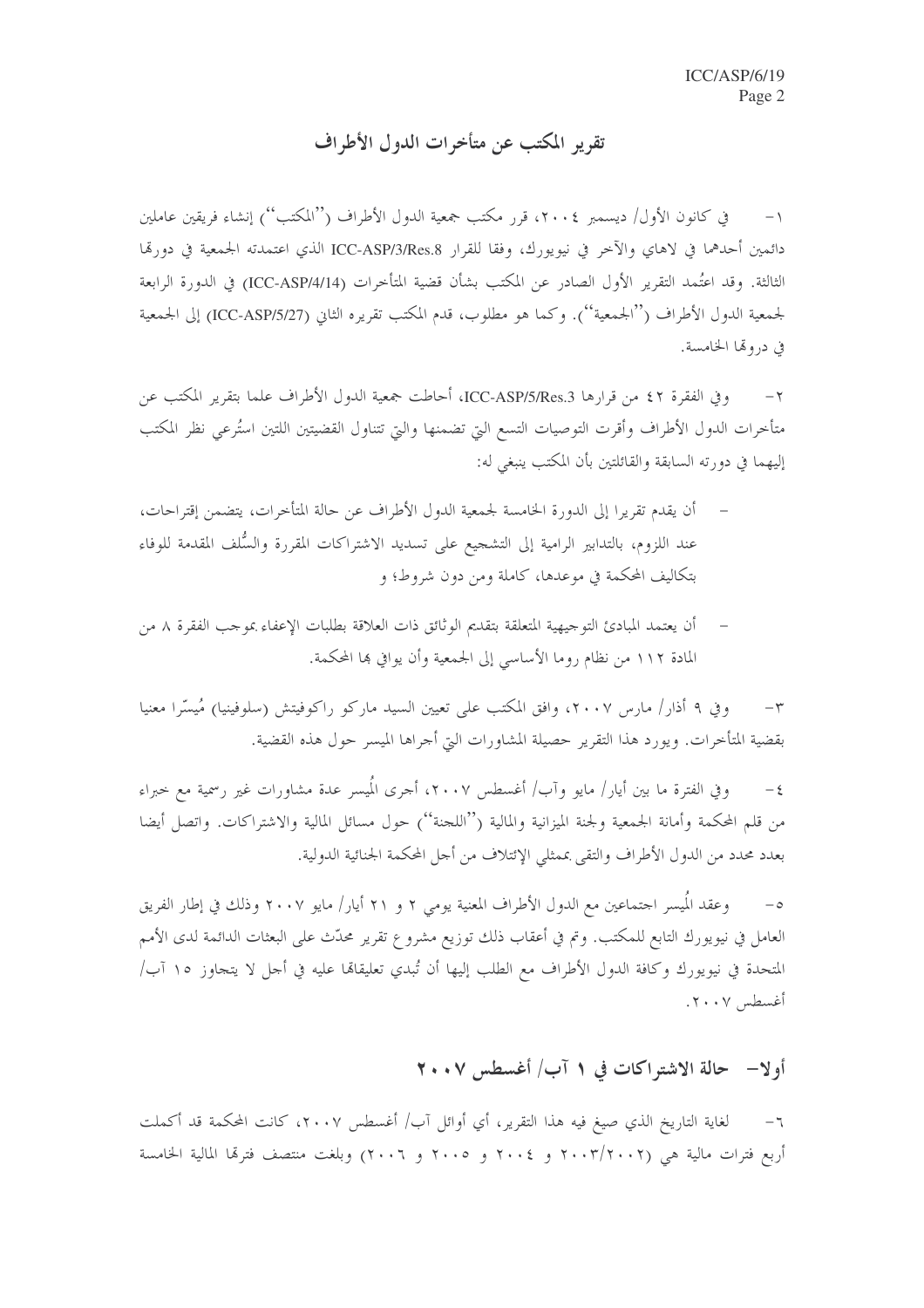(٢٠٠٧). وحتى ١ آب/ أغسطس ٢٠٠٧، بلغ مجموع الاشتراكات المقررة غير المدفوعة في ميزانية عام ٢٠٠٧ ما مقداره ١٨,٤ مليون يورو أي ٢٠٪ من الميزانية المعتمدة لسنة ٢٠٠٧ (٨٨,٩ مليون يورو). وحتى ذلك التاريخ أيضا، كان هناك عدد من الدول الأطراف التي لم تسدد بعد مدفوعالها عن كامل السنتين السابقتين، ممَّا يعني أن هناك نسبة تصل إلى ٦,٧٪ من الأعضاء الجائز استبعادها من التصويت''. وتُظهر البيانات المتوفرة تحسنا طفيفا في حالة المدفوعات بالنسبة للفترة المالية ٢٠٠٧.

وأثناء المشاورات، أبدت وفود عديدة قلقها الجدي بشأن عدم تسديد الاشتراكات المقررة للمحكمة.  $-\vee$ وحقيقة أن الاشتراكات غير المسددة الراهنة، بحسب قلم المحكمة، لم تتسبب حتى الآن في أي قيد على عمل المحكمة (أي لم تُولَّد أزمة في صافي الإيراد النقدي) إنما هو راجع لسبب واحد وهو نقص الانفاق في الماضي من حانب المحكمة. ولكن من المحتمل جدا أن يتغير هذا الوضع في السنوات المقبلة. ولذلك دعت الوفود إلى التنفيذ الصارم للتوصيات التي اعتمدتها الجمعية في المرفق الثالث من قرارها ICC-ASP/5/Res.3.

وعندما استفسر المُيسر عن أسباب عدم دفع الاشتراكات أو التأخير في دفعها كررت الدول الأطراف  $-\lambda$ تبريرا واحدا من التبريرات التي قدمتها في السنة المالية السابقة ألا وهي:

- أن عدم الدفع كان لأسباب تقنية تتمثل عادة في الافتقار إلى التنسيق فيما بين المؤسسات الوطنية  $\dot{(\mathfrak{h})}$ المتنوعة المسؤولة عن الاتصال بالمحكمة؛
- وعدم الدفع سببه محدودية الموارد المالية التي تمنع الحكومة من الوفاء بالتزاماقما بتسديد مجموع  $(\hookrightarrow)$ الاشتراكات المستحقة للمنظمات الدولية في الوقت المناسب؛
- وبالنسبة للبعض من الدول فإن سبب عدم تسديد الاشتراكات المستحقة عليها في موعدها راجع  $(7)$ إلى سوء التخطيط الميزانوي. فالأموال تخصص في نماية العام بدلا من تخصيصها في بدايته.

من ناحية أخرى، عبرت الدول الأطراف المشاركة في هذه المشاروات مجددا عن دعمها القوى للمحكمة  $-9$ وقدم العديد من الدول التي عليها اشتراكات مستحقة تعهدات بأن تُسدد ما عليها من تأخرات في أبكر وقت ممكن.

<sup>(</sup>١) تُحسب الاشتراكات المقررة والسُّلف المقدمة لصندوق رأس المال العامل على أساس الميزانية المعتمدة ومقدار صندوق رأس المال العامل الذي تحدده جمعية الدول الأطراف. وبعد ذلك يُبلغ مسحل المحكمة الدول الأطراف بالتزامالها في صدد الاشتراكات المقررة سنويا والسلف لصندوق رأس المال العامل (*الوثائق الرسمية لجمعية الدول الأطراف في نظام روما الأساسي للمحكمة الجنائية الدولية،* الدورة الأولى، نيويورك، ٣-١٠ أيلول/سبتمبر ٢٠٠٢ ( منشور الأمم المتحدة، رقم المبيع E.03.V.2 و التصويب)، -ICC ASP/1/3، الجزء ثانيا، دال، النظام المالي والقواعد المالية، البند ٥–٥). ووفقا للند ٥–٦ من النظام المالي والقواعد المالية للمحكمة، تُعتبر الاشتراكات المقررة والسلف مستحقة وواجبة الدفع بالكامل في غضون ٣٠ يوما من استلام رسالة المسحل الواردة من المحكمة بخصوص الاشتراك المقرر المحدد بالنسبة للدورة المعنية (كانون الثاني/ يناير من كل سنة). وفي ١ كانون الثاني/ يناير من السنة التقويمية التالية، يعتبر الرصيد غير المدفوع من تلك الاشتراكات والسلف متأخرا سنة واحدة. (البند ٥–٦).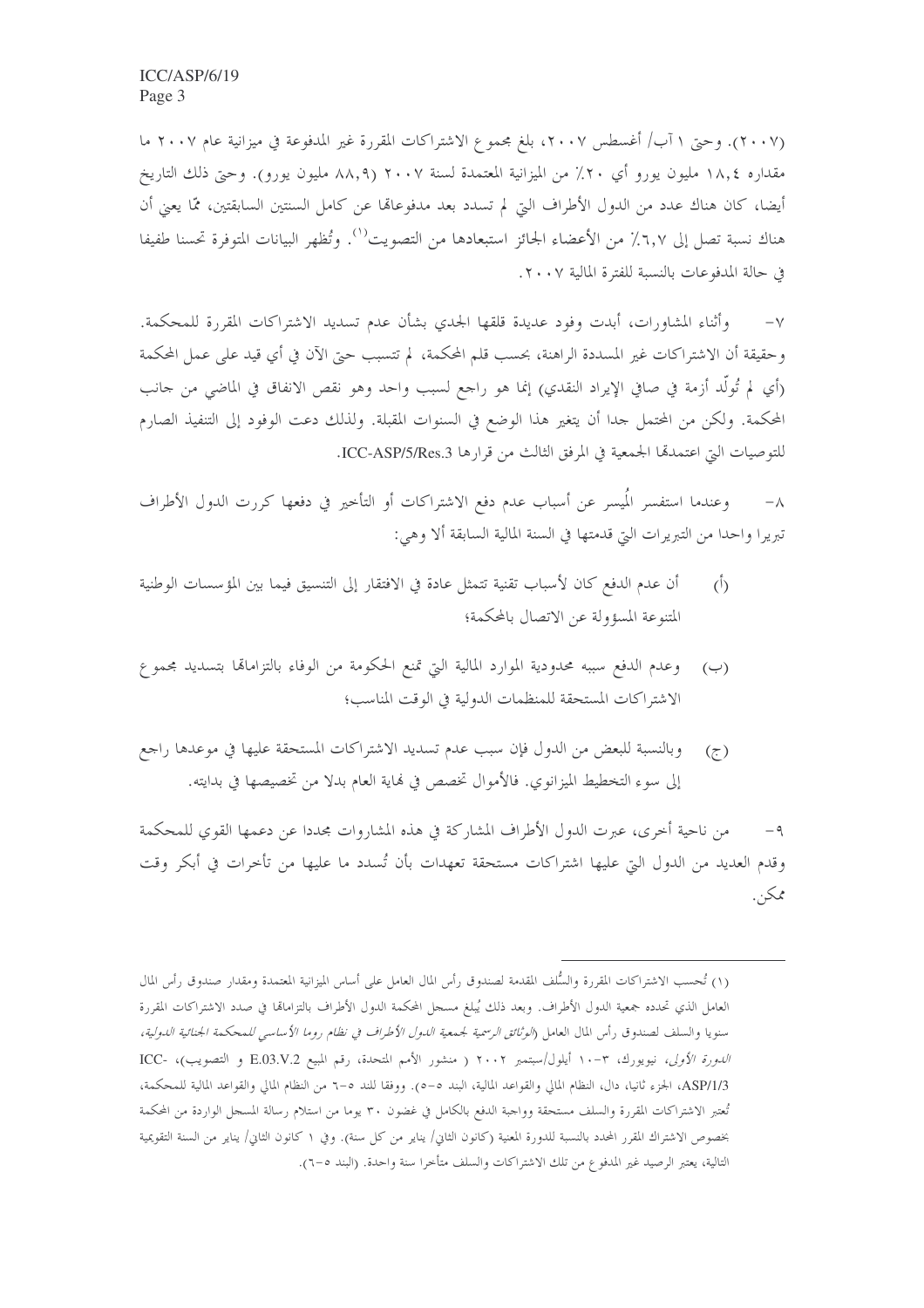ثانيا— تقييم التوصيات التسع التي أقرِها الجمعية (ICC-ASP/5/Res.3)، المرفق الثالث)

١٠– أقرت الجمعية، في دورتما الخامسة، توصيات المكتب التسع ( ICC-ASP/5/Res.3، المرفق الثالث) التي تتناول قضية الاشتراكات غير المدفوعة في ميزانية المحكمة ومسألة المتأخرات<sup>(٢)</sup>.

١١– وفيما يتعلق بالاشتراكات غير المدفوعة، يُطلب من قلم المحكمة موافاة الدول الأعضاء، مرة كل ثلاثة أشهر، بمعلومات محدثة عن الاشتراكات الواردة من الدول الأطراف (التوصية ١). ويُطلب من الدول الأطراف أيضا أن تُزوّد قلم المحكمة، على أساس سنوي وبناء على طلب المحكمة، بمعلومات عن الشخص المسؤول عن أداء المدفوعات للمحكمة (الإسم والتفاصيل المتعلقة بكيفية الاتصال به). بالإضافة إلى ذلك، يتعين على المحكمة والمكتب والأمانة توفير كافة المعلومات اللازمة للدول الأطراف لتيسير تخطيطها الميزانوي وينبغي إحاطتها علما بالنتائج المترتبة على الاشتراكات غير المدفوعة (التوصيات ٢ و ٤ و ٨).

١٢– وفيما يتعلق بالمتأخرات، قررت الجمعية أن على الدولة الطرف التي تطلب الإعفاء من فقدان حقوق التصويت .ممقتضى الفقرة ٨ من المادة ١١٢ من نظام روما الأساسي أن تُقدم المعلومات والمستندات (وفقا للفقرة ٤٢ من القرار ICC-ASP/4/Res.4) التي تُثبت وتدعم بصورة شاملة مقولة أن عدم تسديد المدفوعات اللازمة كان يُعزى إلى أسباب حارجة عن نطاق الدولة الطرف المعنية (التوصيتان ٥ و ٦). وقررت الجمعية بالإضافة إلى ذلك أن تكون الطلبات مصحوبة، عند الإمكان، بخطة للدفع أو بأي شكل آخر من أشكال الالتزام السياسي للدولة الطالبة لمعالجة الموضوع على سبيل الاستعجال ولاتخاذ الخطوات الملموسة من أجل التسديد في أقرب وقت ممكن. ولاحظت الجمعية، في الوقت الذي أشارت فيه إلى أن لكلِّ دولة أن تقرر ما إذا كانت ترغب في الانخراط في مخطط ملموس للدفع فإن خطة للتسديد من أجل الوفاء بالمتأخرات من شأنه أن يزيد إلى حد كبير في إمكانيات منح الإذن بالتصويت (التوصية ٧). وأخيرا قررت الجمعية أنه يمكنها أن تنظر في طلبات الإعفاء من فقدان حقوق التصويت فيما يتصل بأي دورة مستأنفة تعقدها الجمعية أو احتماع يعقده المكتب في الفترة ما بين ١ كانون الثاني/ يناير والدورة الأولى للجنة الميزانية والمالية في أي سنة، دون توصية مسبقة من اللجنة (التوصية ٩).

ورأت الدول الأطراف أن في هذه التوصيات فائدة وأن تنفيذها تم إلى حد كبير على النحو المطلوب. بيد  $-\gamma r$ ألها لاحظت أيضا أن التوصية ٣ التي بموجبها طلبت الجمعية من الدول الأطراف تزويد قلم المحكمة بمعلومات عن

<sup>(</sup>٢) تفيد الفقرة ٨ من المادة ١١٢ من نظام روما الأساسي ما يلي: ''لا يكون للدولة الطرف التي تتأخر عن سداد اشتراكاقا المالية في تكاليف المحكمة حق التصويت في الجمعية وفي المكتب إذا كان المتأخر عليها مساويا لقيمة الاشتراكات المستحقة عليها في السنتين الكاملتين السابقتين أو زائدا عنها. وللجمعية، مع ذلك، أن تسمح لهذه الدولة الطرف في التصويت في الجمعية وفي المكتب إذا اقتنعت بأن عدم الدفع ناشئ عن أسباب لا قبل للدولة الطرف بما''. ولاحظ المكنتب، في الفقرة ١٩ من تقريره عن متأخرات الدول الأطراف (ICC-ASP/4/14) أن فقدان حقوق التصويت يسري مفعوله بحكم القانون وأن لجنة الميزانية والمالية تتفق فيما يبدو مع الفقرة ٨ من المادة ١١٢ من نظام روما الأساسي والقائلة إن ينبغي أن تُطبق على النحو نفسه حين أوصت بإبلاغ الدول الأطراف بصورة دورية بأسماء الدول التي تكون غير مؤهلة وأن تستعيد الدول حقوقها في التصويت في أعقاب تسديد متأخراقما.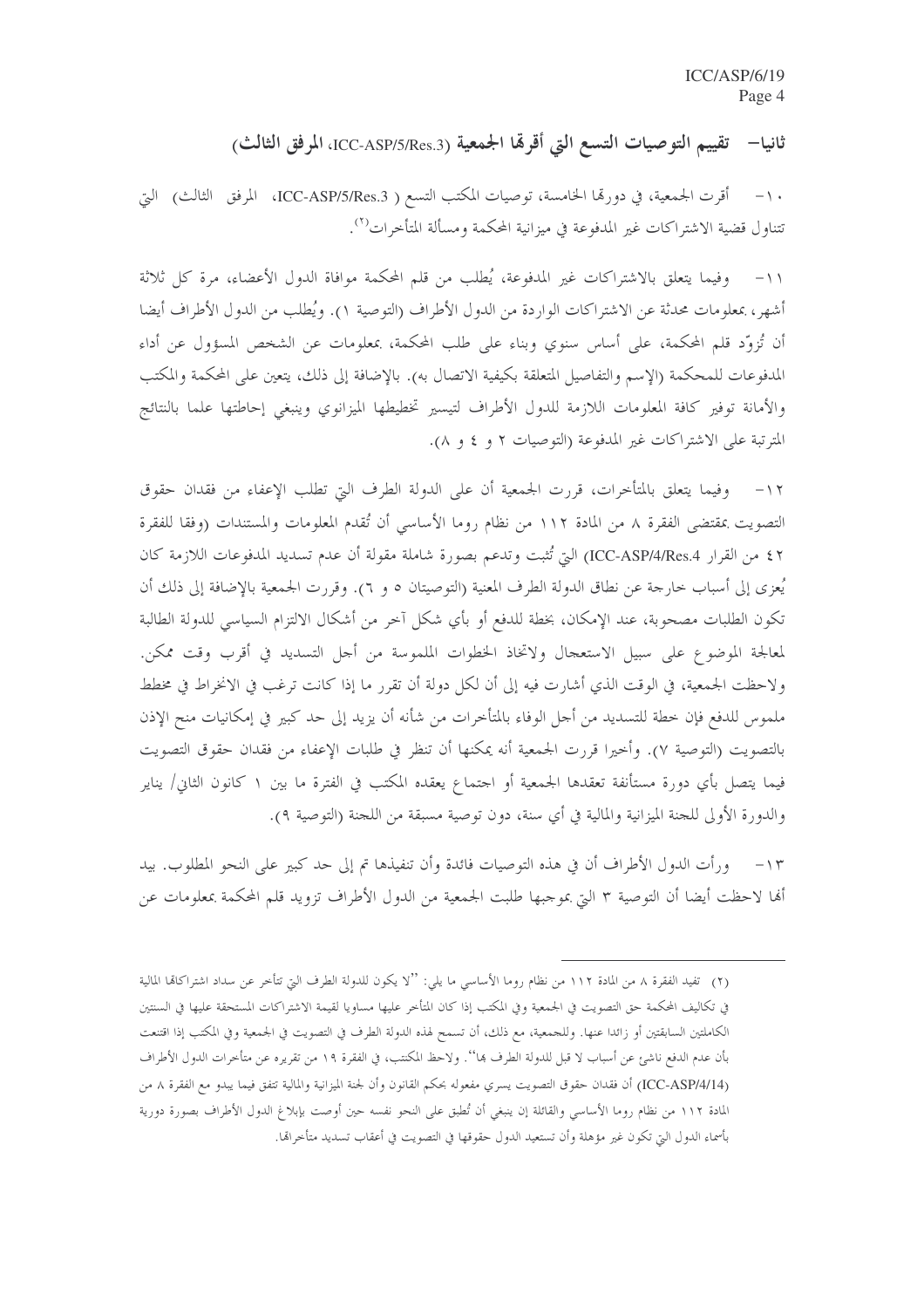الشخص المسؤول عن أداء المدفوعات للمحكمة (الإسم والتفاصيل المتعلقة بكيفية الاتصال به) لم ينفذها إلاّ عدد ضئيل حدا من الدول الأطراف. لذلك فإن قلم المحكمة يدعو كافة الدول أن توفر المعلومات المطلوبة إن هي لم توفرها بعدُ.

١٤ – وعموما فإن الحالة المالية للمحكمة تحسنت تحسنا طفيفا مقارنة بالحالة في ذات الفترة من السنة الماضية. واتفقت الدول الأطراف على أن التوصيات أسهمت بكل تأكيد في هذا التحسن ودعت إلى المزيد من التنفيذ الصارم للتوصيات التسع جميعها.

واقترح أحد الوفود توصية إضافية تُناشد مختلف المنظمات والمحموعات الإقليمية أن تُيسّر تسديد  $-\iota$ الاشتراكات غير المدفوعة. ورحب عدد من الدول الأطراف بمذا الاقتراح مع بيان أنه بحاجة إلى مزيد من الوقت للنظر فيه بإمعان. ونوَّه أحد الوفود بأن المدفوعات التيّ تُسدَّد لميزانية المحكمة مسألة قمم الدول الأطراف دون سواها ولا ينبغي أن تُناقش في محافل أحرى.

### ثالثا— خاتمة وتوصيات

١٦- بالرغم من أن الحالة المالية الراهنة للمحكمة تبدو سليمة ولا تُثير الاشتراكات المستحقة قلقا كبيرا يتعين مع ذلك على الدول الأطراف والمحكمة والمكتب وقلم المحكمة والأمانة أن تسعى بشكل جاد للتنفيذ الصارم لكل أحكام نظام روما الأساسي والقرارات التي اعتُمدت لاحقا، وعلى وجه الخصوص التوصيات التسع التي أقرقما الجمعية في القرار ICC-ASP/5/Res.3، المرفق الثالث. ولُوحظ أن التوصية ٣ <sup>(٣)</sup> لم تُتفَّذ حتى الآن إلا من قبل عدد محدود من الدول الأطراف. ولذلك يقترح المُيسر إدراج الفقرة التالية في مشروع القرار الذي سيُعرض على الجمعية في دورتما السادسة كي تنظر فيه:

#### التوصية ١

ت*ناشد* الدول الأطراف أن تنفذ تنفيذا كاملا ودون إبطاء التوصيات التسع التي اعتمدها الجمعية في المرفق الثالث من قرارها ICC-ASP/5/Res.3.

ولاحظ المُيسر، من خلال مشاوراته مع الدول الأطراف والمسؤولين في المحكمة، أن أسباب عدم التسديد  $-\frac{1}{\sqrt{2}}$ غالبا ما تكون ذات طابع تقيّ أو راجعة لعدم كفاية التخطيط الميزانوي. وهناك العديد من الدول الأطراف التي عليها التزامات مالية تجاه ميزانيات مؤسسات دولية شيّ مما يجعل التخطيط الميزانوي أكثر صعوبة خاصة في حالات

<sup>(</sup>٣) تيسيرا للتواصل الأفضل بين المحكمة والدول الأطراف بشأن مسائل الاشتراكات، تطلب الجمعية من الدول الأطراف أن تزود قلم المحكمة، على أساس سنوي وبناء على طلب المحكمة، بمعلومات عن الشخص المسؤول عن أداء المدفوعات للمحكمة (الإسم والتفاصيل المتعلقة بكيفية الاتصال به). ويمكن أن تصحب هذه المعلومات، تطوعا، معلومات تتعلق بالموعد الذي تعتزم فيه الدولة الطرف تسديد اشتراكها المالي للمحكمة.